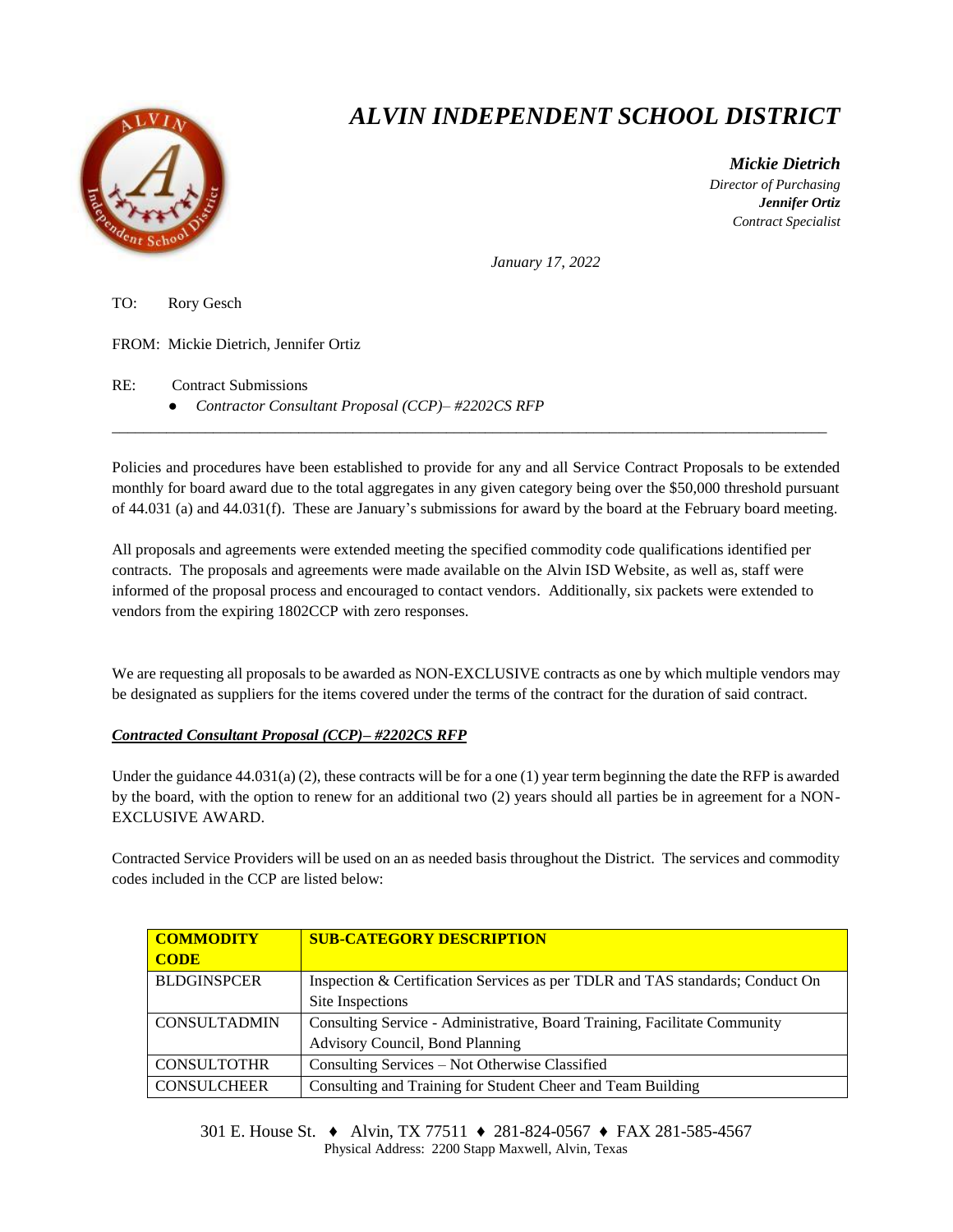| <b>CONSULTINSR</b>   | <b>Insurance Consulting</b>                                                          |  |  |  |  |
|----------------------|--------------------------------------------------------------------------------------|--|--|--|--|
| <b>CONSULTRAFF</b>   | Traffic Consulting - Design Service                                                  |  |  |  |  |
| <b>FAACCOMPAMI</b>   | <b>Accompanist Services</b>                                                          |  |  |  |  |
| <b>FACHOREOGR</b>    | Choreography Band/Drill/Color Guard, Music Tuning Band Visual Design                 |  |  |  |  |
| <b>FACLINICIAN</b>   | Professional Services - Not Otherwise Classified including Clinicians, Private Music |  |  |  |  |
|                      | Lessons, Clinic Choir; Consult with Directors                                        |  |  |  |  |
| <b>FACOSTUMES</b>    | Costumes and Accessories to include Alterations                                      |  |  |  |  |
| <b>FAEQUPSRV</b>     | Fine Arts - Misc Fine Arts General Supplies/Equipment Repair Services                |  |  |  |  |
| <b>FAMUSPROD</b>     | Music Production Services Video Streaming/Taping; Writing of Music; Percussion       |  |  |  |  |
|                      | Tech                                                                                 |  |  |  |  |
| <b>FAPIANOTUN</b>    | Piano Tuning                                                                         |  |  |  |  |
| <b>FATHEATSRV</b>    | Theatrical Services - Video Taping, Audio Technicians and Recording - Video Tape     |  |  |  |  |
|                      | Meetings, Provide Streaming and Archives                                             |  |  |  |  |
| <b>FINAUDIT</b>      | Accounting Services - Auditing, A/P Auditing                                         |  |  |  |  |
| <b>INSTTRAIN</b>     | Instructional Training for Testing /PSAT/SAT/ACT                                     |  |  |  |  |
| <b>INSTTRNSGGP</b>   | Classroom Instructional Training within a Single group, Video Conference,            |  |  |  |  |
|                      | Kickstart, Communities in Schools                                                    |  |  |  |  |
| <b>MNTGENEREP</b>    | Generator Maintenance Repairs and Services                                           |  |  |  |  |
| <b>NEWSWRITE</b>     | Newspapers Publications Advertising, Provide Athletic Reviews; Media Release         |  |  |  |  |
| PHOTOGROUP           | Photography Services                                                                 |  |  |  |  |
| SERVASSEMBL          | Assemblies - Student Programs; Theatre Groups; Authors Visits; Motivational          |  |  |  |  |
|                      | Speaking; Student Training with Multi Groups in one setting                          |  |  |  |  |
| <b>SERVCALIBRATE</b> | Equipment Maintenance & repair to include Calibration                                |  |  |  |  |
| SERVDISCJOC          | Disc Jockeys/Emcees - Music, uplighting, monogram, lasers, video, DJ services,       |  |  |  |  |
|                      | party/prom set-up, Presentations/Entertainment/Educational                           |  |  |  |  |
| <b>SERVJUDGES</b>    | Professional Services Judges - Auditions, Art Shows, Cheerleading, Sight Reading,    |  |  |  |  |
|                      | <b>Science Projects</b>                                                              |  |  |  |  |
| <b>SERVMEDIAMON</b>  | Social Media Monitoring and Online Analysis                                          |  |  |  |  |
| <b>SERVMISC</b>      | Misc Services Not Otherwise Classified                                               |  |  |  |  |
| <b>SERVRECMGMT</b>   | Records Management to Include Shredding                                              |  |  |  |  |
| <b>SERVTRANSLA</b>   | <b>Translation Services</b>                                                          |  |  |  |  |
| SPEDAUTISMED         | Educational and Related Services for Students with Autism                            |  |  |  |  |
| SPEDBILASSM          | Bilingual Assessment/Diagnosis or Evaluations                                        |  |  |  |  |
| SPEDDIAGSER          | Diagnostician                                                                        |  |  |  |  |
| <b>SPEDINHOME</b>    | In-Home/Parent Training Services                                                     |  |  |  |  |
| SPEDINTERPRET        | <b>Interpreting Services</b>                                                         |  |  |  |  |
| <b>SPEDLSSPSER</b>   | Licensed Specialist in School Psychology                                             |  |  |  |  |
| <b>SPEDMUSTHER</b>   | <b>Music Therapy Services</b>                                                        |  |  |  |  |
| SPEDNURSERV          | <b>Skilled Nursing Services</b>                                                      |  |  |  |  |
| SPEDOMSERV           | <b>Orientation and Mobility Services</b>                                             |  |  |  |  |
| <b>SPEDOTSERV</b>    | <b>Occupational Therapy Services</b>                                                 |  |  |  |  |
| <b>SPEDPTSERV</b>    | <b>Physical Therapy Services</b>                                                     |  |  |  |  |
| SPEDSIGNSERV         | Sign Language Interpreting                                                           |  |  |  |  |
| <b>SPEDSPEECH</b>    | Speech Language Pathology Therapy/Evaluation Services                                |  |  |  |  |
| SPEDVISSERV          | <b>Vision Services</b>                                                               |  |  |  |  |
| SPEDVACCIN           | Vaccination Program Services                                                         |  |  |  |  |
| <b>STAFCONVO</b>     | <b>General Staff Development - Convocations</b>                                      |  |  |  |  |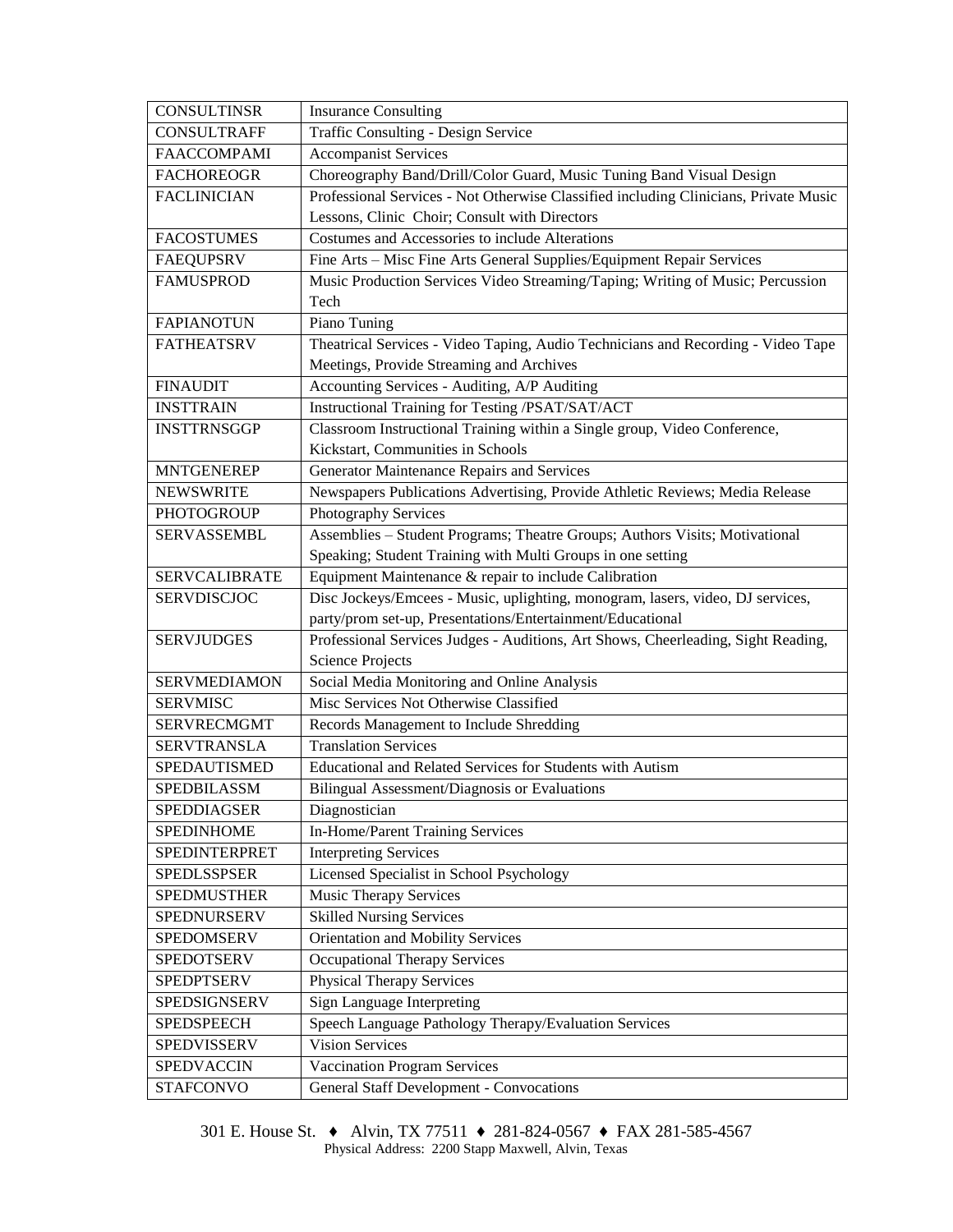| <b>STAFDEVPROFLE</b> | <b>Staff Development Professional Leadership Training</b>   |  |  |
|----------------------|-------------------------------------------------------------|--|--|
| AD                   |                                                             |  |  |
| <b>STAFMOTIVAT</b>   | Staff Development – Motivational Team Building / Leadership |  |  |
| <b>STAFTRAININST</b> | <b>Staff Development - Instructional Based Training</b>     |  |  |
| <b>TECSERVICES</b>   | Data Processing, Computer Programming and Software Services |  |  |
| <b>TECTRNSERV</b>    | <b>Computer Educational Training Services</b>               |  |  |
| <b>UILJUDGES</b>     | <b>UIL</b> Judges                                           |  |  |

Under the CCP process, we are requesting award for Fifteen (15) qualified responding vendors for services outlined under the following commodity codes:

| <b>COMPANY NAME</b>                                        | <b>CATEGORY</b>                 | <b>COMMODITY CODE</b>                                                | <b>SUB-CATEGORY</b><br><b>DESCRIPTION</b>                                                                                                                |
|------------------------------------------------------------|---------------------------------|----------------------------------------------------------------------|----------------------------------------------------------------------------------------------------------------------------------------------------------|
| Access Therapies Inc                                       | Federal and Special<br>Programs | SPEDNURSERV; SPEDOTSERV;<br><b>SPEDPTSERV</b>                        | Nursing Services;<br>Occupational Therapy;<br>Physical Therapy                                                                                           |
| Martin Andrada                                             | <b>Fine Arts</b>                | FACLINICIAN; SERVJUDGES                                              | Clinician; Judge                                                                                                                                         |
| Debra Benoist                                              | Fine Arts                       | <b>FAACCOMPAMI</b>                                                   | Accompanist                                                                                                                                              |
| <b>Haley Black</b>                                         | Fine Arts                       | <b>FACHOREOGR</b>                                                    | Choreographer                                                                                                                                            |
| <b>Kevin Cowart</b>                                        | Fine Arts                       | <b>FACLINICIAN</b>                                                   | Clinician                                                                                                                                                |
| Shenelle Dubose dba Agile<br>Design and Services LLC       | <b>Staff Development</b>        | STAFDEVPROFLEAD;<br><b>STAFTRAININST</b>                             | <b>Customized Staff</b><br>Training and<br>Professional<br>Development                                                                                   |
| <b>Elizabeth Heathcock</b>                                 | Fine Arts                       | <b>FACHOREOGR</b>                                                    | Choreography                                                                                                                                             |
| Stephen Hudson                                             | Fine Arts                       | FACLINICIAN; FACHOREOGER                                             | Voice Training and<br>Choreography                                                                                                                       |
| Dr Kerriel V Lyles dba Dr K Staff Development<br>Motivates |                                 | <b>STAFMOTIVAT</b>                                                   | Certified Life Coach                                                                                                                                     |
| Kyle Norman                                                | <b>Fine Arts</b>                | FACLINICIAN; SERVJUDGES                                              | Clinician; Judge                                                                                                                                         |
| Kathleen Norsworthy                                        | Fine Arts                       | <b>FACHOREOGR</b>                                                    | Choreographer                                                                                                                                            |
| Presence Learning                                          | Federal and Special<br>Programs | SPEDSPEECH; SPEDOTSERV;<br>SPEDBILASSM; SPEDLSSPSER;<br>SPEDDIAGSER; | Speech Language<br>Pathology;<br>Occupational Therapy;<br><b>Bilingual Assessments;</b><br>Licensed Specialist in<br>School Psychology;<br>Diagnostician |
| <b>SIVIC Solutions Group</b>                               | Federal and Special<br>Programs | <b>CONSULTOTHR</b>                                                   | <b>Medicaid Billing</b>                                                                                                                                  |
| Sarah Spencer                                              | Fine Arts                       | <b>FAACCOMPAMI</b>                                                   | Accompanist                                                                                                                                              |
| Spenser Mix dba Thinking<br><b>Nation</b>                  | <b>Staff Development</b>        | <b>INSTTRNSGGP;</b><br>STAFTRAININST;<br><b>STAFDEVINSTSEC</b>       | Development of<br><b>Correlating Resources</b><br>and Curriculum in<br>History                                                                           |

## *IN SUMMARY:*

*Contractor Consultant Proposals* – *#2202CS RFP – we have received fifteen (15) qualified responses. Contract Expiration Date February, 2025, for proposals paid for with general funds. If Federal funds are used, Contract Expiration Date is June, 2022 or upon close of grant funding for the 2021-2022 school year.*

> 301 E. House St. ♦ Alvin, TX 77511 ♦ 281-824-0567 ♦ FAX 281-585-4567 Physical Address: 2200 Stapp Maxwell, Alvin, Texas